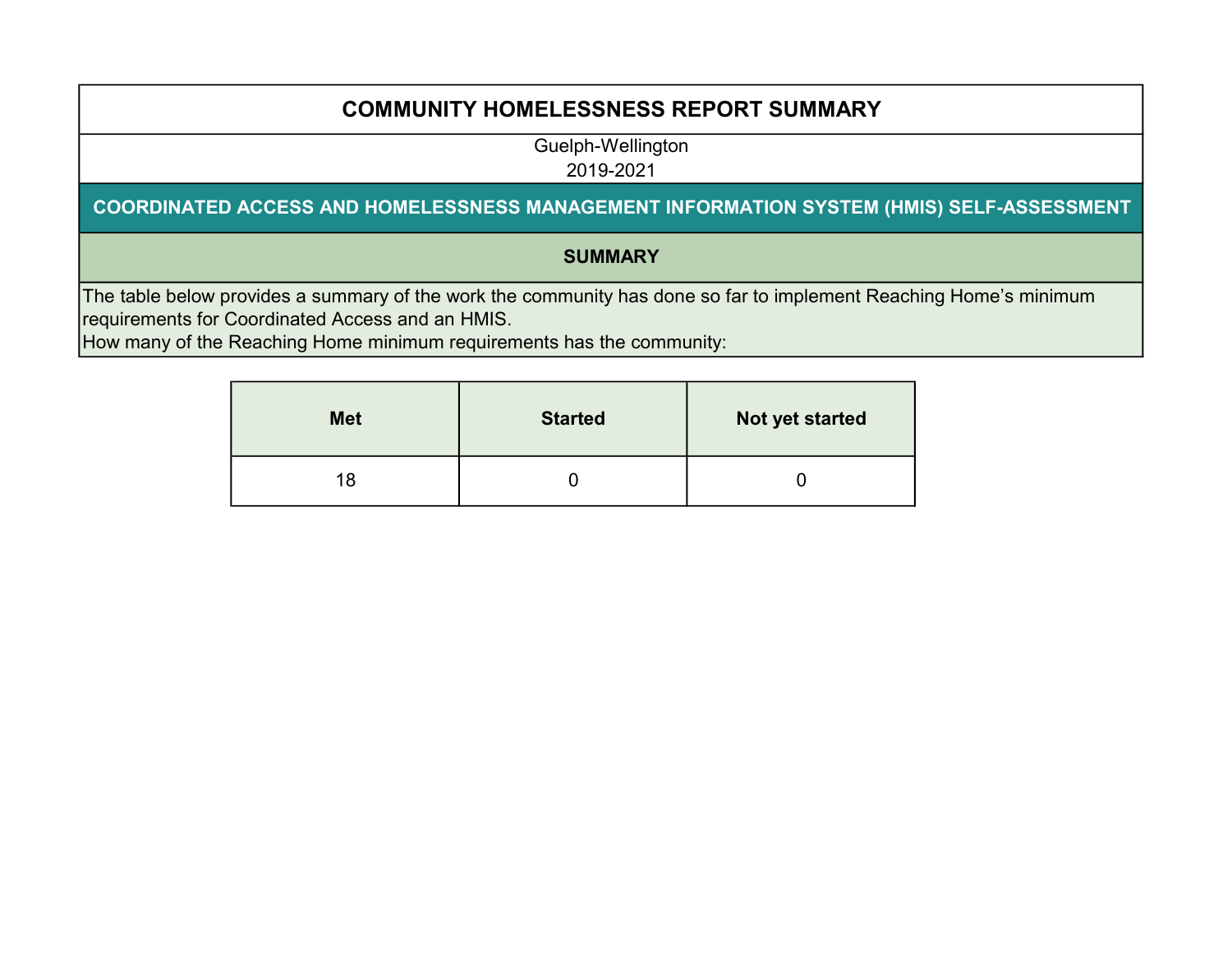### SUMMARY COMMENT

Are there particular efforts and/or issues that you would like to highlight for this reporting period related to your community's work to achieve the Reaching Home minimum requirements? In particular, please describe your community's efforts to set-up or improve the Coordinated Access governance structure, including processes to ensure that policies and protocols, as approved by the governance group(s), are being implemented across the system as intended to achieve desired results.

Our community has been working with a Coordinated Entry System (CES) since 2016 and continues to work on improving and engaging our community towards our goal of ending chronic homelessness. Our community has met the minimum requirements set by Reaching Home.The County is also a Built for Zero (BFZ) Canada community and is committed to continous improvement of the Guelph Wellington Coordinated Entry System. Our local BFZ governance struture is our Guelph-Wellington BFZ Operations Committee provides strategic guidance and oversight to the local BFZ campaign by problem solving system barriers brought forward by the GW BFZ Working Group and GW Housing Stability Working Group and providing direction on the campaign, including advocacy, communications, and finding and maintaining housing. The GWBFZ is responsible for setting direction for addressing homelessness in the community. The GWBFZ is

expected to implement priorities established by the current Community Plan that address homelessness in Wellington County (including the City of Guelph) with the resources available from the Federal Government's Reaching Home: Canada's Homelessness Strategy. Participating in BFZ, our community regularly reviews our data from CES and adopts methods for system improvement towards our goal of ending chronic homelessness.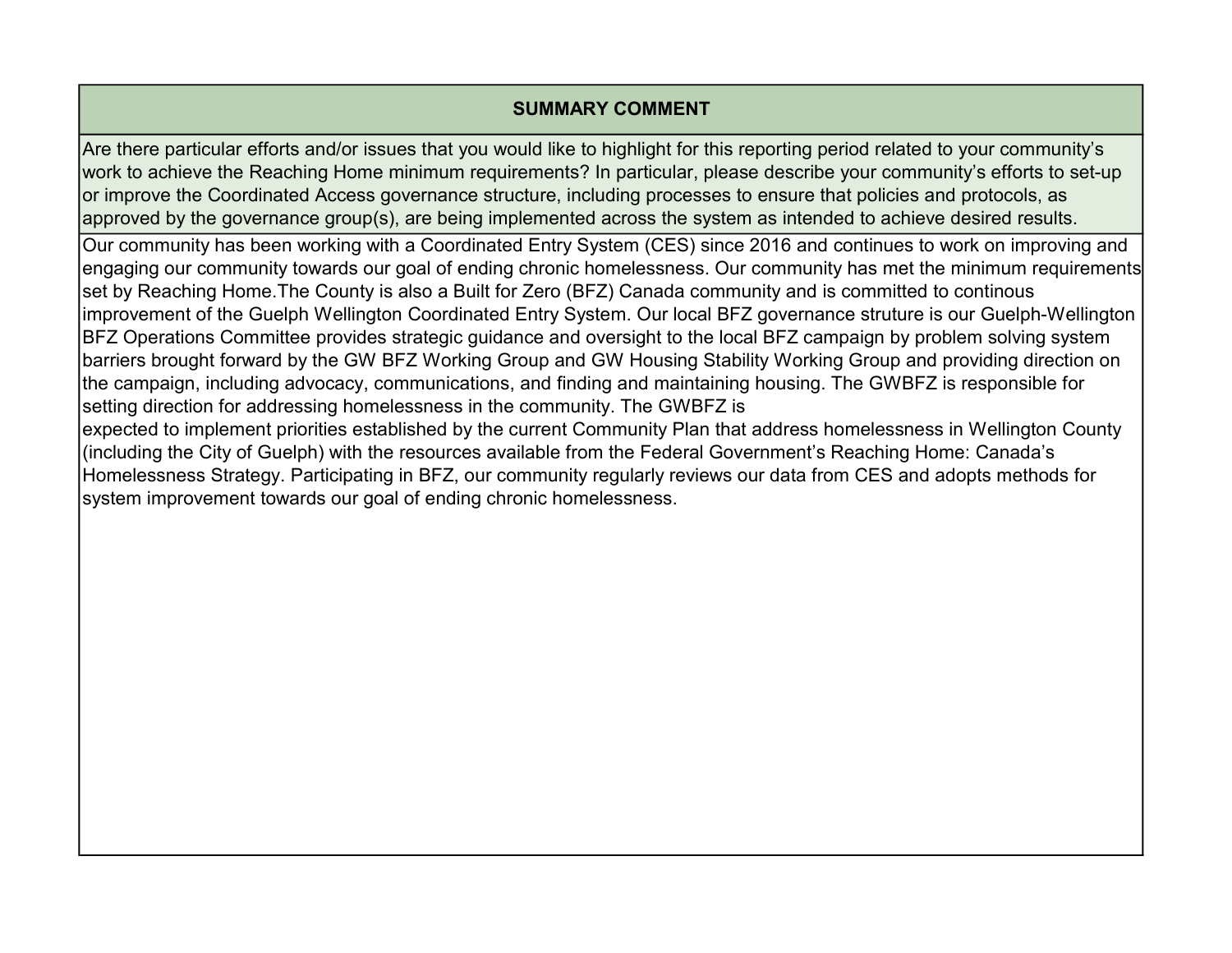### COMMUNITY-LEVEL DATA for 2019-2020

| What is the date range for available data from the List for this fiscal report? |            |  |  |  |  |  |  |  |  |
|---------------------------------------------------------------------------------|------------|--|--|--|--|--|--|--|--|
| • First date in reporting period:                                               | 2019-04-01 |  |  |  |  |  |  |  |  |
| 2020-03-31<br>• Last date in reporting period:                                  |            |  |  |  |  |  |  |  |  |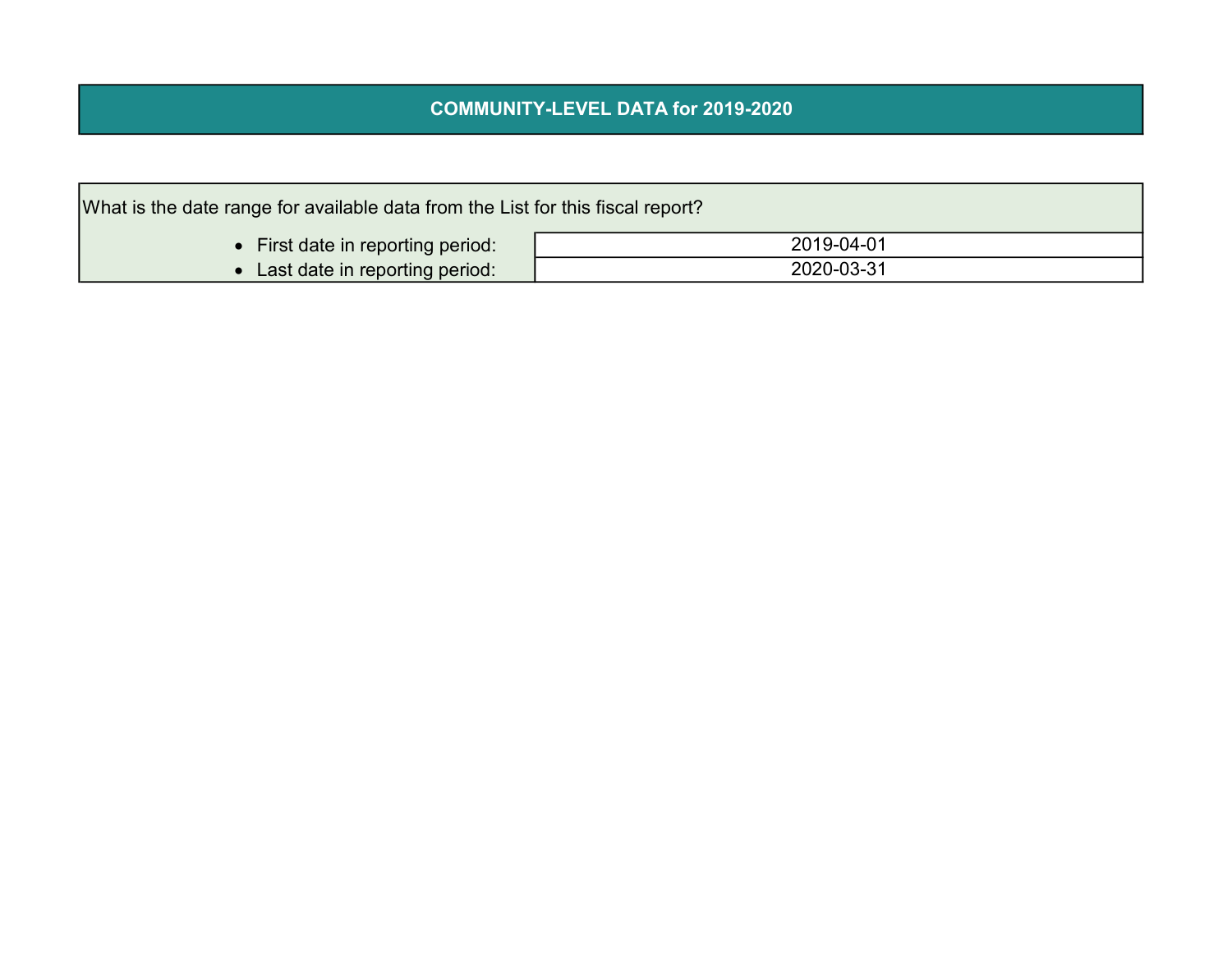# Complete the Population Groups table below using the date range indicated for this fiscal report.

|                                         |                                                                  | Number of unique individuals (or households where not available) in each Priority Population Group who: |                                                                                         |                                                                                                     |                                                                                                |                                                                                       |  |  |  |  |  |  |  |  |
|-----------------------------------------|------------------------------------------------------------------|---------------------------------------------------------------------------------------------------------|-----------------------------------------------------------------------------------------|-----------------------------------------------------------------------------------------------------|------------------------------------------------------------------------------------------------|---------------------------------------------------------------------------------------|--|--|--|--|--|--|--|--|
| <b>Priority</b><br>Population<br>Groups | Were homeless<br>(Measures<br><b>Cumulative</b><br>Homelessness) | Were new to<br>homelessness<br>(Measures Inflow)                                                        | Returned to<br>homelessness from<br>housing (one or more<br>times)<br>(Measures Inflow) | Returned to<br>homelessness from<br>transitional status (one<br>or more times)<br>(Measures Inflow) | Returned to<br>homelessness from<br>unknown status (one or<br>more times)<br>(Measures Inflow) | State changed from<br>inactive to active (one<br>or more times)<br>(Measures Inflow)  |  |  |  |  |  |  |  |  |
| Overall homeless                        | 153                                                              | 160                                                                                                     | 40                                                                                      | 0                                                                                                   | 0                                                                                              | 41                                                                                    |  |  |  |  |  |  |  |  |
| Chronically<br>homeless                 | 136                                                              | 137                                                                                                     | 40                                                                                      | 0                                                                                                   | 0                                                                                              | 41                                                                                    |  |  |  |  |  |  |  |  |
| Indigenous<br>peoples                   | 0                                                                | $\mathbf 0$                                                                                             | 0                                                                                       | 0                                                                                                   | 0                                                                                              | 0                                                                                     |  |  |  |  |  |  |  |  |
| Priority<br>Population<br>Groups        |                                                                  |                                                                                                         | Moved from<br>homelessness to<br>housing (one or more<br>times)<br>(Measures Outflow)   | Status changed from<br>homelessness to<br>transitional (one or<br>more times)<br>(Measures Outflow) | Status changed from<br>homelessness to<br>unknown (one or more<br>times) (Measures<br>Outflow) | State changed from<br>active to inactive (one<br>or more times)<br>(Measures Outflow) |  |  |  |  |  |  |  |  |
| Overall homeless                        |                                                                  |                                                                                                         | 195                                                                                     | 0                                                                                                   | 0                                                                                              | 73                                                                                    |  |  |  |  |  |  |  |  |
| Chronically<br>homeless                 |                                                                  |                                                                                                         | 163                                                                                     | $\mathbf 0$                                                                                         | 0                                                                                              | 67                                                                                    |  |  |  |  |  |  |  |  |
| Indigenous<br>peoples                   |                                                                  |                                                                                                         | 0                                                                                       | 0                                                                                                   | 0                                                                                              | 0                                                                                     |  |  |  |  |  |  |  |  |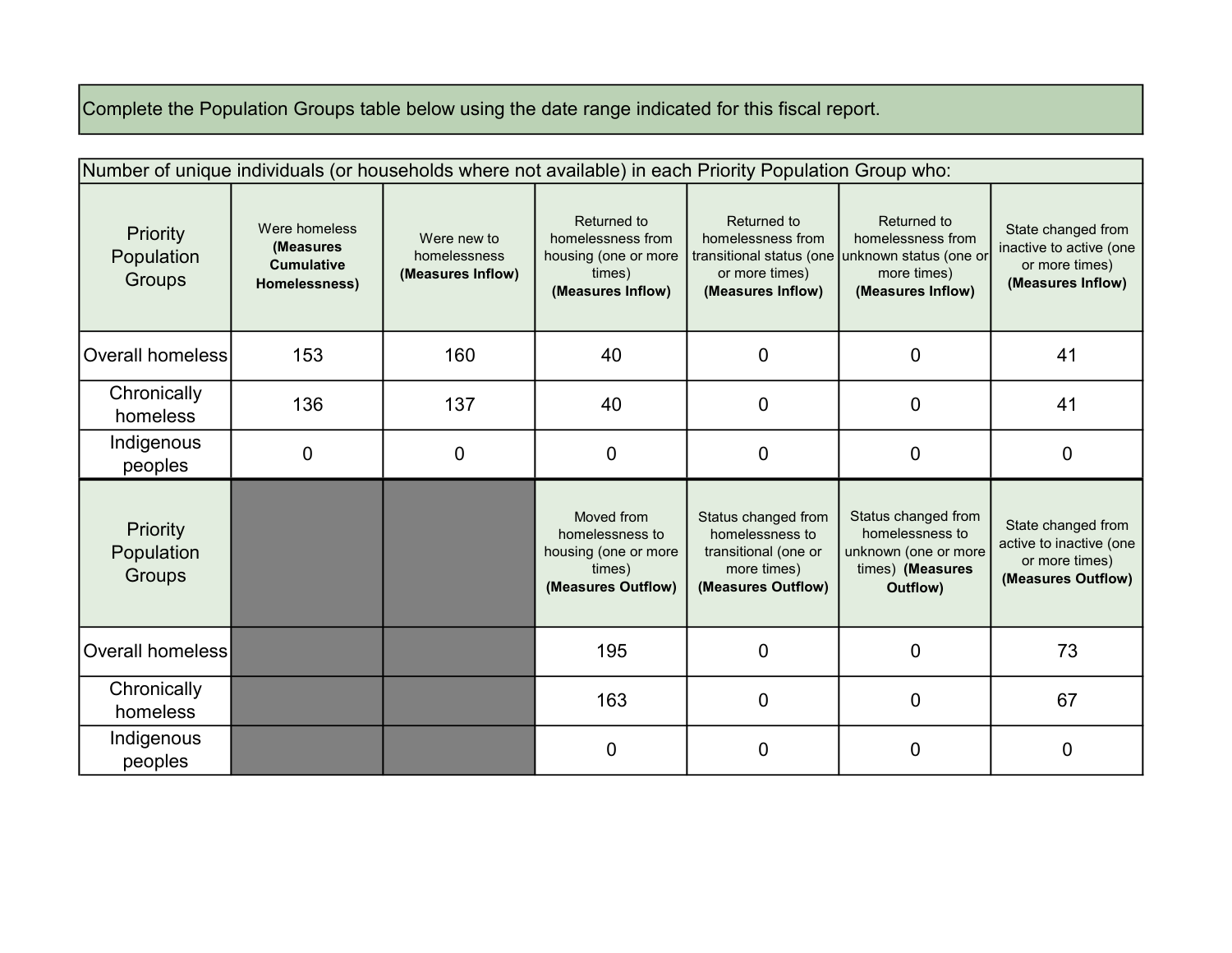Complete the Prior Living Situations table below for all individuals (or households where not available) that were homeless for the date range indicated for this fiscal report.

|                                    | Public Institutions | <b>Transitional</b><br>Housing | Permanent<br>Housing | <b>Unknown</b> | Total |
|------------------------------------|---------------------|--------------------------------|----------------------|----------------|-------|
| New to<br>homelessness             | 38                  |                                | 47                   | O              | 85    |
| <b>Returned to</b><br>homelessness | 28                  |                                | 40                   | U              | 68    |
| Total                              | 66                  |                                | 87                   |                | 153   |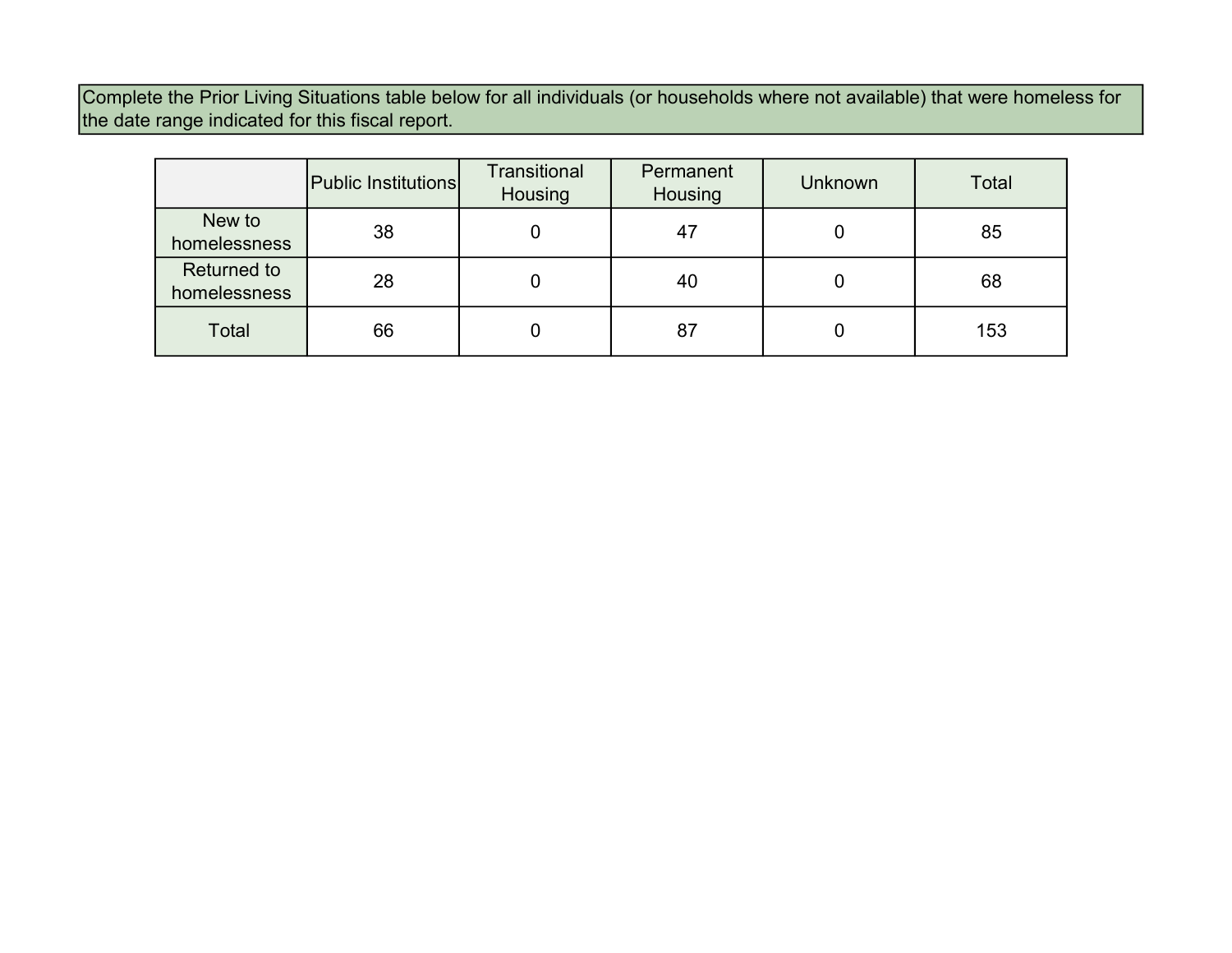### COMMUNITY-LEVEL DATA for 2020-2021

| What is the date range for available data from the List for this fiscal report? |            |  |  |  |  |  |  |  |  |
|---------------------------------------------------------------------------------|------------|--|--|--|--|--|--|--|--|
| • First date in reporting period:                                               | 2020-04-01 |  |  |  |  |  |  |  |  |
| 2021-03-01<br>• Last date in reporting period:                                  |            |  |  |  |  |  |  |  |  |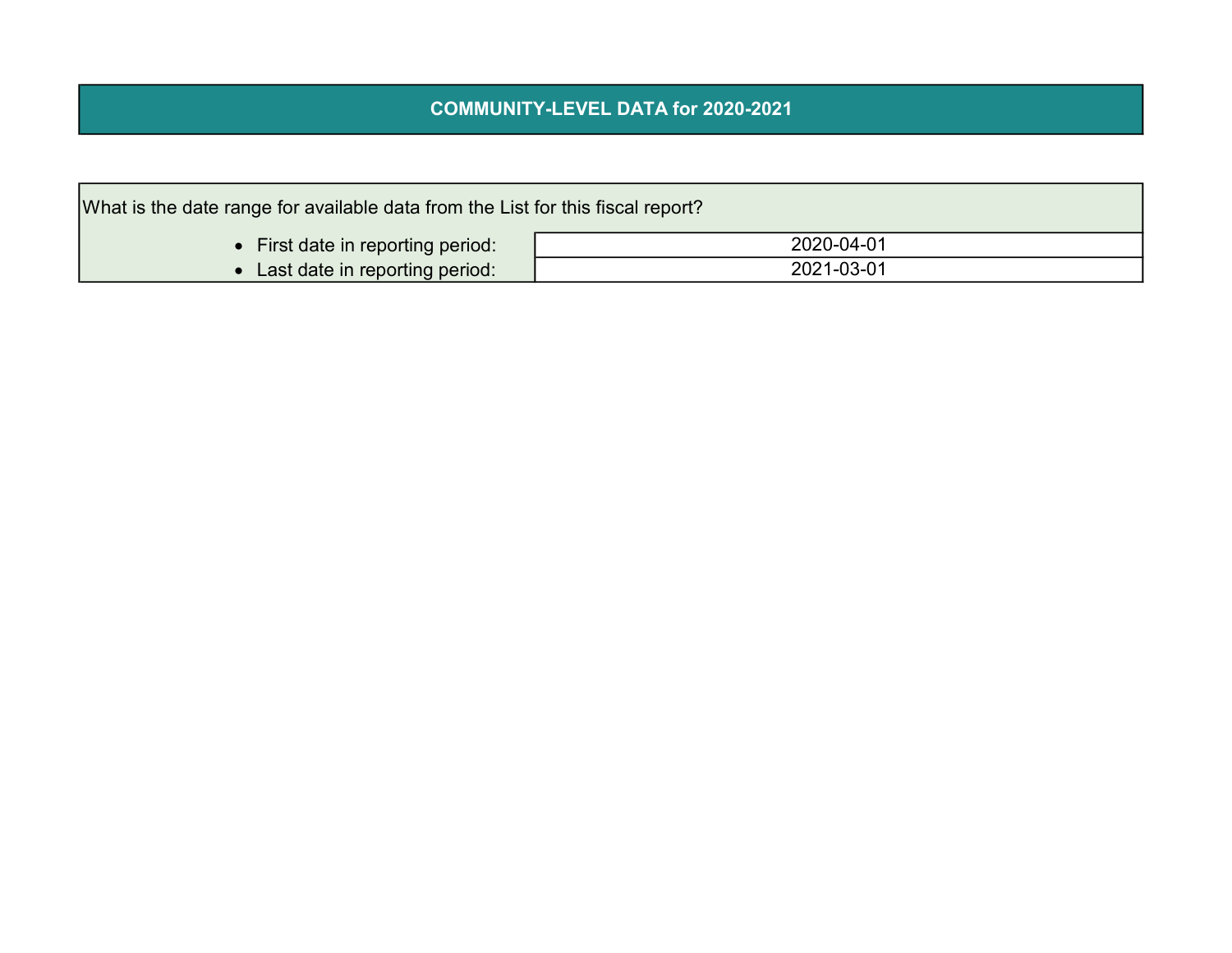# Complete the Population Groups table below using the date range indicated for this fiscal report.

|                                         | Number of unique individuals (or households where not available) in each Priority Population Group who: |                                                                                                                                                                                                                                                    |                                                                                       |                                                                                                     |                                                                                                |                                                                                       |  |  |  |  |  |  |  |
|-----------------------------------------|---------------------------------------------------------------------------------------------------------|----------------------------------------------------------------------------------------------------------------------------------------------------------------------------------------------------------------------------------------------------|---------------------------------------------------------------------------------------|-----------------------------------------------------------------------------------------------------|------------------------------------------------------------------------------------------------|---------------------------------------------------------------------------------------|--|--|--|--|--|--|--|
| <b>Priority</b><br>Population<br>Groups | Were homeless<br>(Measures<br><b>Cumulative</b><br>Homelessness)                                        | Returned to<br>Returned to<br>homelessness from<br>homelessness from<br>Were new to<br>homelessness<br>housing (one or more<br>transitional status (one<br>or more times)<br>(Measures Inflow)<br>times)<br>(Measures Inflow)<br>(Measures Inflow) |                                                                                       | Returned to<br>homelessness from<br>unknown status (one or<br>more times)<br>(Measures Inflow)      | State changed from<br>inactive to active (one<br>or more times)<br>(Measures Inflow)           |                                                                                       |  |  |  |  |  |  |  |
| Overall homeless                        | 126                                                                                                     | 116                                                                                                                                                                                                                                                | 51                                                                                    | $\mathbf 0$                                                                                         | 0                                                                                              | 15                                                                                    |  |  |  |  |  |  |  |
| Chronically<br>homeless                 | 124                                                                                                     | 100                                                                                                                                                                                                                                                | 51                                                                                    | 0                                                                                                   | $\mathbf 0$                                                                                    | 14                                                                                    |  |  |  |  |  |  |  |
| Indigenous<br>peoples                   | 24                                                                                                      | 13                                                                                                                                                                                                                                                 | 13                                                                                    | 0                                                                                                   | 0                                                                                              | 3                                                                                     |  |  |  |  |  |  |  |
| <b>Priority</b><br>Population<br>Groups |                                                                                                         |                                                                                                                                                                                                                                                    | Moved from<br>homelessness to<br>housing (one or more<br>times)<br>(Measures Outflow) | Status changed from<br>homelessness to<br>transitional (one or<br>more times)<br>(Measures Outflow) | Status changed from<br>homelessness to<br>unknown (one or more<br>times) (Measures<br>Outflow) | State changed from<br>active to inactive (one<br>or more times)<br>(Measures Outflow) |  |  |  |  |  |  |  |
| Overall homeless                        |                                                                                                         |                                                                                                                                                                                                                                                    | 132                                                                                   | $\mathbf 0$                                                                                         | 0                                                                                              | 39                                                                                    |  |  |  |  |  |  |  |
| Chronically<br>homeless                 |                                                                                                         |                                                                                                                                                                                                                                                    | 120                                                                                   | 0                                                                                                   | 0                                                                                              | 38                                                                                    |  |  |  |  |  |  |  |
| Indigenous<br>peoples                   |                                                                                                         |                                                                                                                                                                                                                                                    | 20                                                                                    | 0                                                                                                   | 0                                                                                              | 7                                                                                     |  |  |  |  |  |  |  |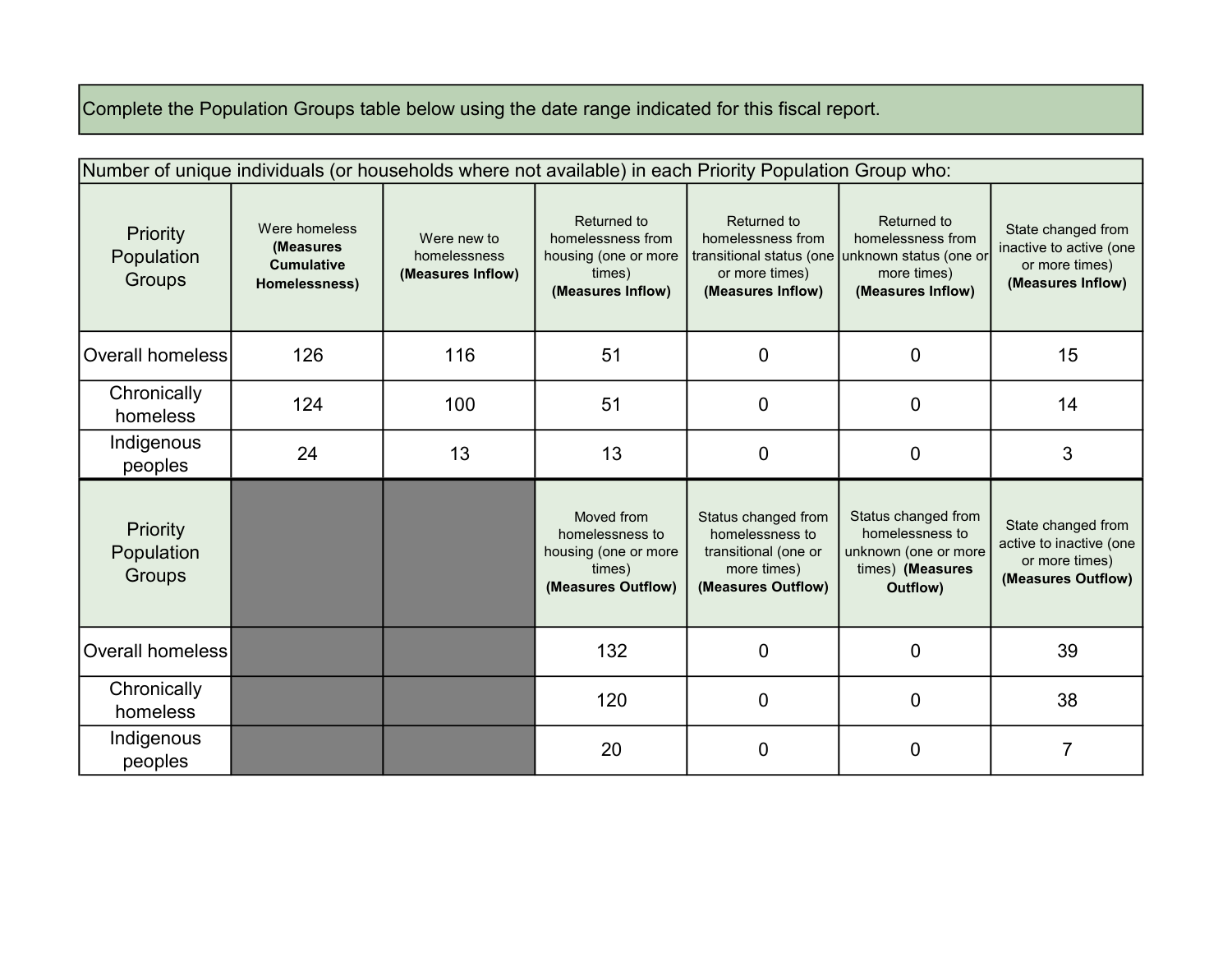Complete the Prior Living Situations table below for all individuals (or households where not available) that were homeless for the date range indicated for this fiscal report.

|                                    | <b>Public Institutions</b> | <b>Transitional</b><br>Housing | Permanent<br>Housing | <b>Unknown</b> | Total |
|------------------------------------|----------------------------|--------------------------------|----------------------|----------------|-------|
| New to<br>homelessness             | 22                         |                                | 49                   | O              | 71    |
| <b>Returned to</b><br>homelessness | 9                          |                                | 51                   | U              | 60    |
| Total                              | 31                         |                                | 100                  |                | 131   |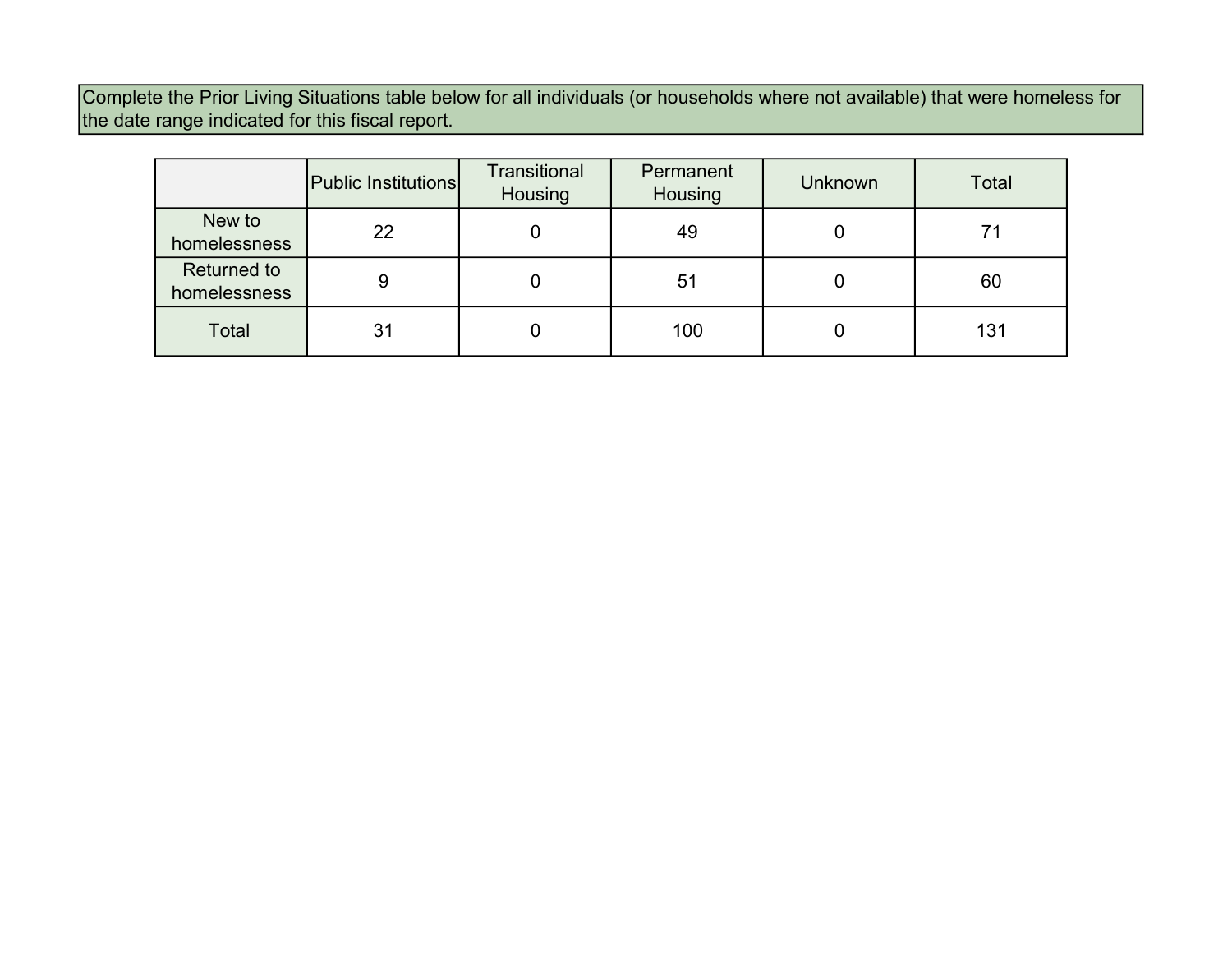### COMMUNITY-LEVEL RESULTS OUTCOMES - CORE OUTCOMES

#### Outcome # 1: Fewer people experience homelessness overall (homelessness is reduced overall)

|                                                                                       |     |     | 2019-20  2020-21  2021-22  2022-23  2023-24  2024-25  2025-26  2026-27  2027-28  Target |  |  |  |    |
|---------------------------------------------------------------------------------------|-----|-----|-----------------------------------------------------------------------------------------|--|--|--|----|
| People<br>experiencing<br>homelessness<br>for at least one<br>$\vert$ day (that year) | 394 | 308 |                                                                                         |  |  |  | 50 |



Our community has a goal to end chronic homelessness by 2023. From 2019 to 2021 our community has reduced overall homelessness by 22%. For more detailed information on actions taken in our community to reach our housing and homelessness goals visit: https://www.wellington.ca/en/social-services/hs-plans-policies-and-data.aspx.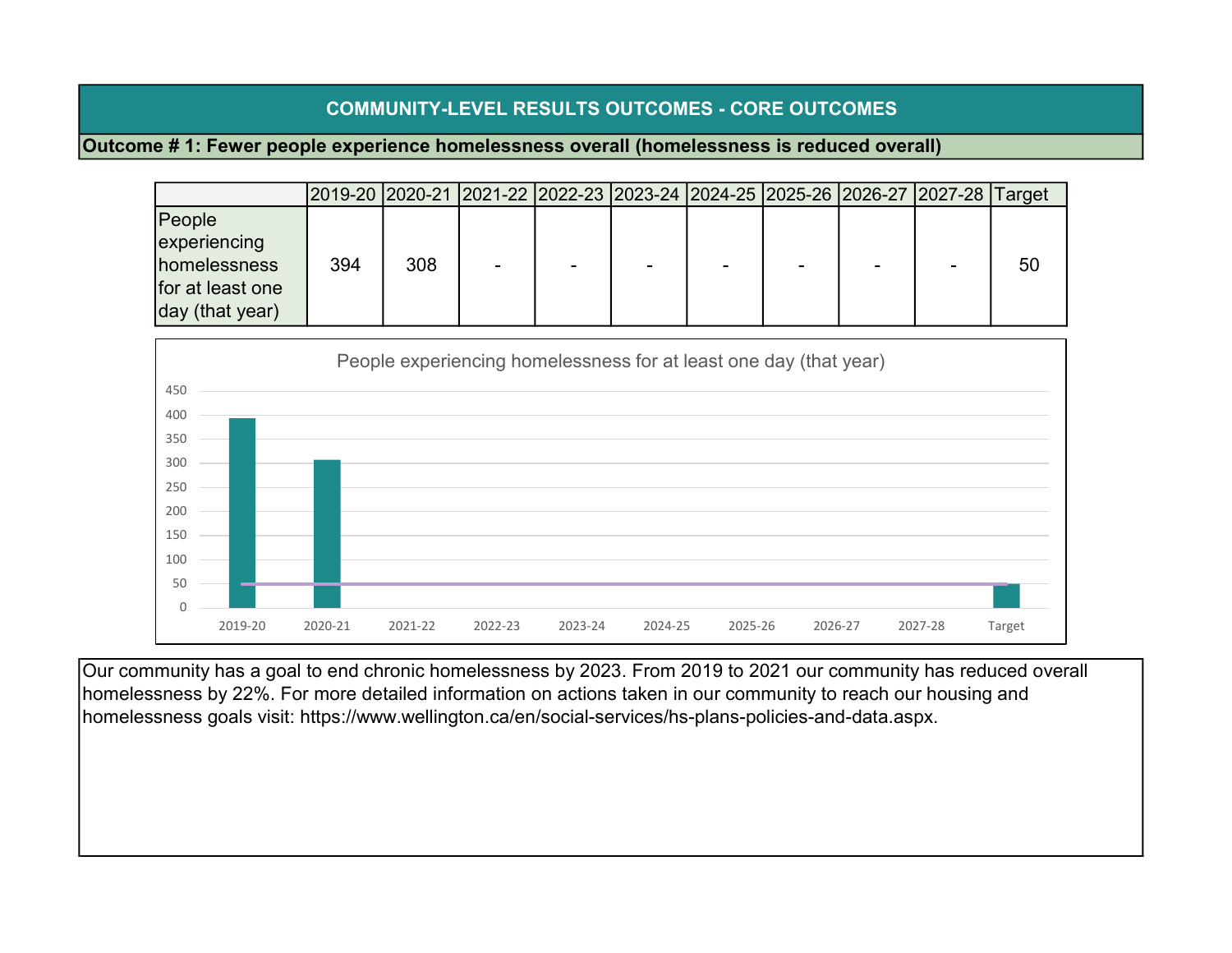Outcome #2: Fewer people experience homelessness for the first time (new inflows into homelessness are reduced)

|                     | 2019-20  2020-21  2021-22  2022-23  2023-24  2024-25  2025-26  2026-27  2027-28  Target |     |                          |  |  |    |
|---------------------|-----------------------------------------------------------------------------------------|-----|--------------------------|--|--|----|
| People              |                                                                                         |     |                          |  |  |    |
| experiencing        |                                                                                         |     |                          |  |  |    |
| <b>homelessness</b> | 160                                                                                     | 116 | $\overline{\phantom{0}}$ |  |  | 10 |
| for the first time  |                                                                                         |     |                          |  |  |    |
| $ $ (that year)     |                                                                                         |     |                          |  |  |    |



In 2019, the County partnered with Wydnham House (youth) and the Welcome In Drop In Centre (adult) to pilot Diversion and Rapid Rehousing workers within the emergency shelter system. This pilot program has made an impact on overall homelessness prevention in our community and efforts are underway to improve our prevention efforts across community partners.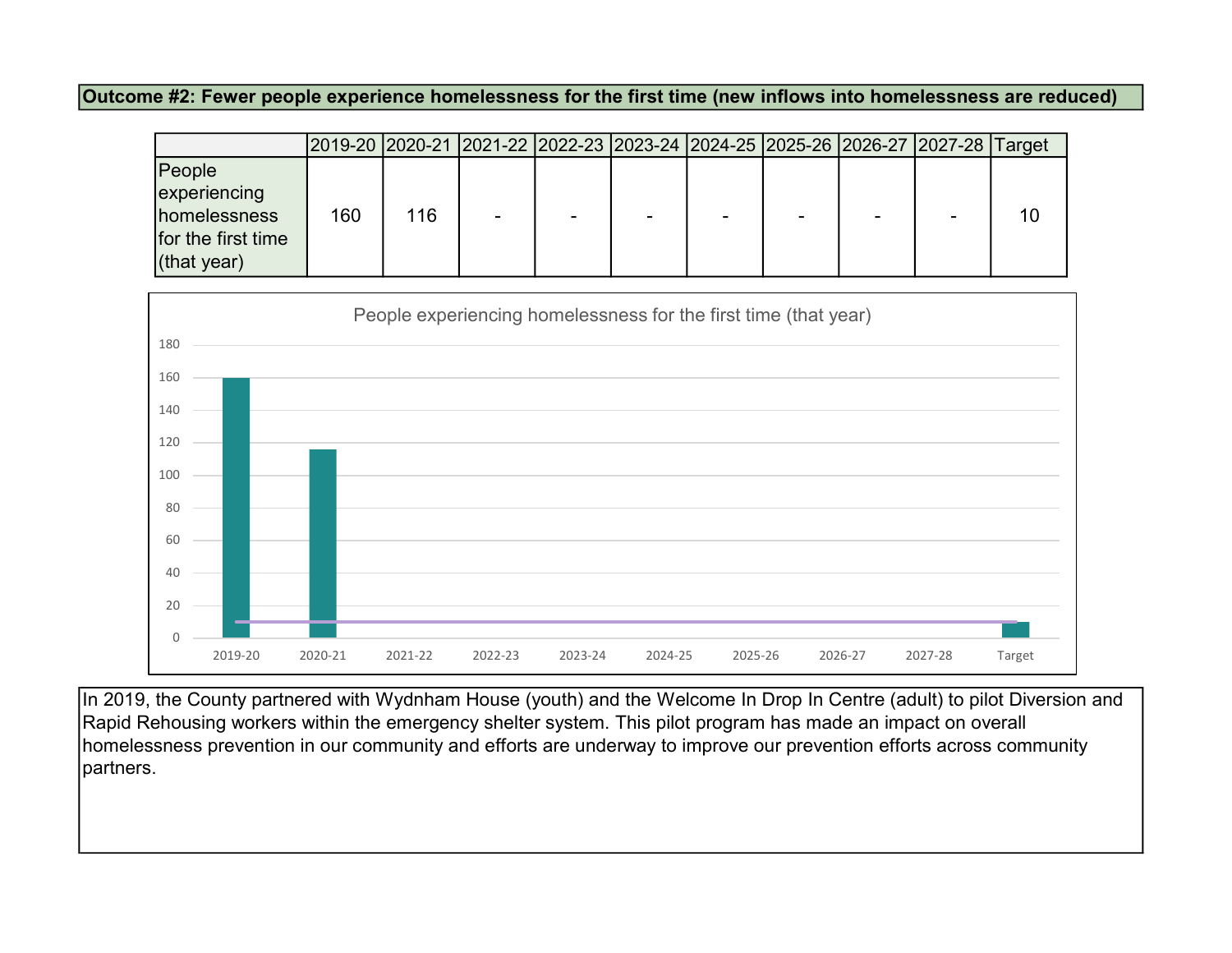Outcome #3: Fewer people return to homelessness from housing (returns to homelessness are reduced)

|                                                                       | 2019-20  2020-21  2021-22  2022-23  2023-24  2024-25  2025-26  2026-27  2027-28  Target |    |   |  |  |  |
|-----------------------------------------------------------------------|-----------------------------------------------------------------------------------------|----|---|--|--|--|
| Returns to<br><b>Inomelessness</b><br>from housing<br>$ $ (that year) | 40                                                                                      | 51 | ۰ |  |  |  |



The returns from housing data noted above is high and there is an increase in 2020-2021. This is in part due to the way our By Name List (BNL) captures returns from housing and efforts are underway to improve how this data is captured in furutre reporting. We anticipate this measure will decrease next year as a result of changes to the database.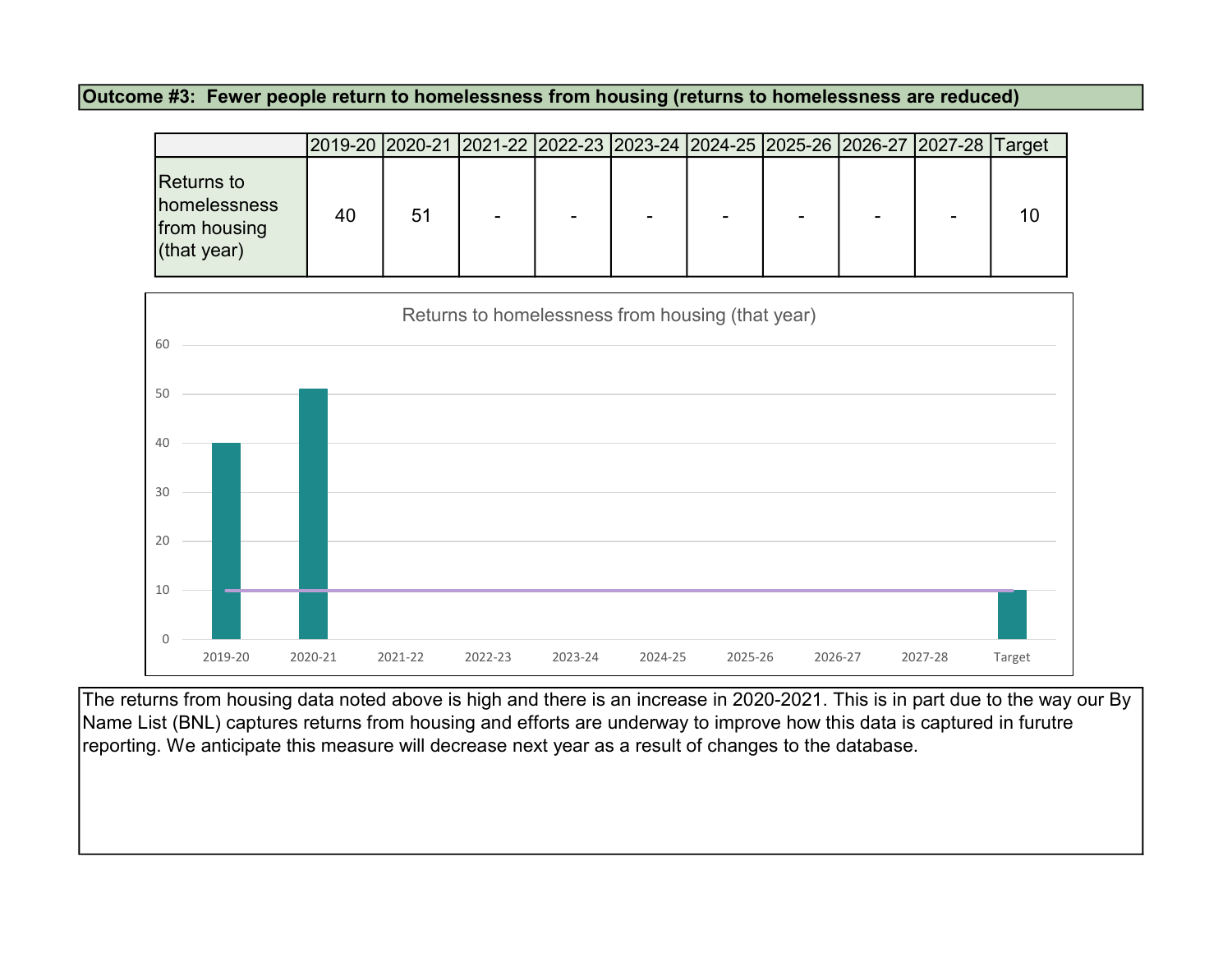Outcome #4: Fewer Indigenous peoples experience homelessness (Indigenous homelessness is reduced)

|                                                                                              |                                                                               | 2019-20  2020-21  2021-22  2022-23  2023-24  2024-25  2025-26  2026-27  2027-28 |         |         |         |         |         |         | Target |
|----------------------------------------------------------------------------------------------|-------------------------------------------------------------------------------|---------------------------------------------------------------------------------|---------|---------|---------|---------|---------|---------|--------|
| Indigenous<br>peoples<br>experiencing<br>homelessness<br>for at least one<br>day (that year) | N/A                                                                           | 80                                                                              |         |         |         |         |         |         | 8      |
|                                                                                              | Indigenous peoples experiencing homelessness for at least one day (that year) |                                                                                 |         |         |         |         |         |         |        |
| 90                                                                                           |                                                                               |                                                                                 |         |         |         |         |         |         |        |
| 80                                                                                           |                                                                               |                                                                                 |         |         |         |         |         |         |        |
| 70                                                                                           |                                                                               |                                                                                 |         |         |         |         |         |         |        |
| 60                                                                                           |                                                                               |                                                                                 |         |         |         |         |         |         |        |
| 50                                                                                           |                                                                               |                                                                                 |         |         |         |         |         |         |        |
| 40                                                                                           |                                                                               |                                                                                 |         |         |         |         |         |         |        |
| $30\,$                                                                                       |                                                                               |                                                                                 |         |         |         |         |         |         |        |
| 20                                                                                           |                                                                               |                                                                                 |         |         |         |         |         |         |        |
| $10\,$                                                                                       |                                                                               |                                                                                 |         |         |         |         |         |         |        |
| 0                                                                                            |                                                                               |                                                                                 |         |         |         |         |         |         |        |
| 2019-20                                                                                      | 2020-21                                                                       | 2021-22                                                                         | 2022-23 | 2023-24 | 2024-25 | 2025-26 | 2026-27 | 2027-28 | Target |

Indigenous people represent 26% of the individuals that experienced homelessness in our community in 2020-2021. The County is pleased to be partnering with the Southwest Ontario Aboriginal Health Access Centre to pilot an Indigenous Housing Support Worker to better support and reduce the number of Indigenous people experiencing homelessness.